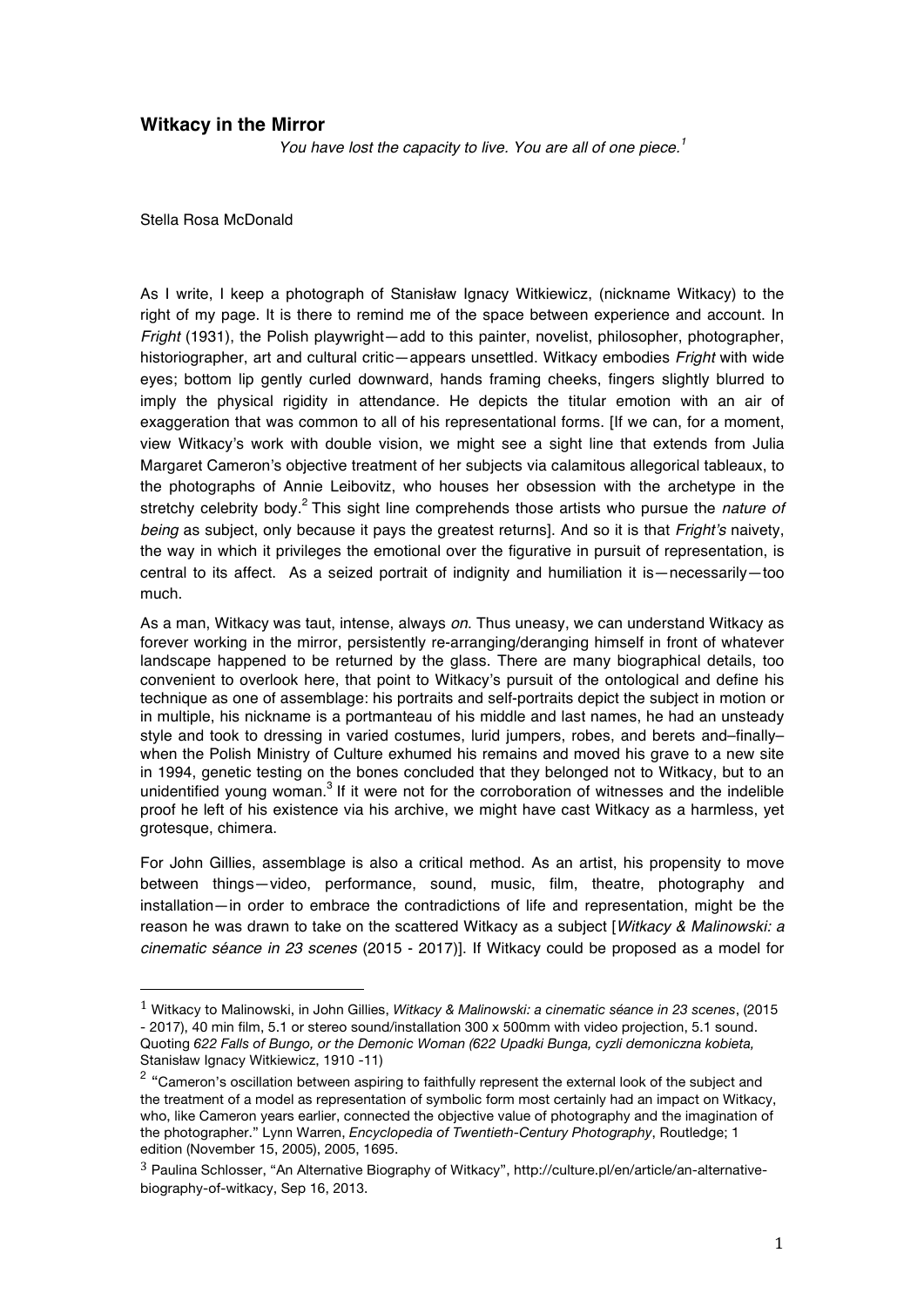Gillies' practice—as I am attempting to do here—then we might find some measure of the necessary distance Gillies has traveled between subjects, mediums and disciplines over his more than thirty year career.

In Gillies' work, the difference between experience and account is mended by the act of citation—literary, theatrical, artistic and historical quotation are invoked to produce speculative narratives in which subjects speak into the gaps of their pasts. In the multi-channel video installation *Parsifals* (1987), the 12<sup>th</sup> Century tale of Parsifal's quest for the Holy Grail fuses with Wagner's  $19<sup>th</sup>$  Century opera of the same name, via a number of surplus TVs on the floor. Wagner's opera is audible, but only through a recording of it taken from a radio, in the midst of a thunderstorm. This aspect of the work feels particularly located in the rural—as the Australian bush is a place where other worlds arrive through bad reception and crackling static, or they don't arrive at all. The Holy Grail offered those who unearthed it, complete selfrealisation. In Gillies' telling of it, The Holy Grail is found and the self is illuminated, albeit by the buzzing 4:3 of the CRT monitors; here commodities fatefully offer purchasable transcendence.

Actors are tasked with the incredible directive of "being present". Witkacy wrote that, "people are ghosts pretending to be people." Like Witkacy, Gillies notices artifice and adopts it as a formal language in an attempt to faithfully render the discontinuities of the self and consider the nature of a fractured reality.<sup>4</sup> In *Techno/Dumb/Show* (1991), made in collaboration with The Sydney Front, Gillies began to pit melodrama against authentic representation. Sweaty, euphoric and pained faces fill the frame. Through spasmodic editing, bodies contort, repeat, contort and release; choreography and improvisation collide. The work eschews narrative in favour of "a festive catalogue of histrionic gestures". Gillies' mise-en-scène, music and direction contribute to a spectacle in which performance - read presence - is compromised by ecstatic and ordinary emotional states, by "dislocation, pleasure, reverie and vertigo"<sup>5</sup>, by the act of losing, rather than finding, oneself.

[Witkacy's] photographs from the 1920s and 1930s fall into two categories: metaphysical portraits and "Life Theatre". The metaphysical portraits are psychological interpretations of the subject revealing the fragile sense of identity of self and consequently a heightened awareness of the mystery and horror of existence...On the other hand, the Life Theatre photographs are comical poses revealing life as adventure, play, a game, and infinite possibilities.<sup>6</sup>

Video, film and performance, mediums to which Gillies most consistently returns, are premised on deception. Via illusion, they colonise inhabited realities, at the same time as they call into question themselves. Video, in particular, has the capacity to loop and repeat, making it a recursive and well suited to critiques of identity and histories—two thematic strains in

<sup>4</sup> "... editing expresses the contradiction of a seemingly unstable system that can be perceived as stable and 'real.' It is not unsurprising that film montage appeared around the time Witkacy was writing in Einstein's new theories. We accept it as a continuous reality even though it is made of discontinuities, similar to how our experience of reality is created." John Gillies in Keith Gallasch, "Love, Materialism and Metaphysics", *RealTime*, issue #136 Dec-Jan 2016.

 

<sup>5</sup> John Conomos, "A Video that Questions the Primacy of Narrative", *Strangers in Paradise*, catalogue, National Museum of Contemporary Art, Korea, Seoul, 1992, 34.

<sup>&</sup>lt;sup>6 .</sup> L Warren, Encyclopedia of Twentieth-Century Photography, Routledge; 1 edition (November 15, 2005), 2005, 1696.